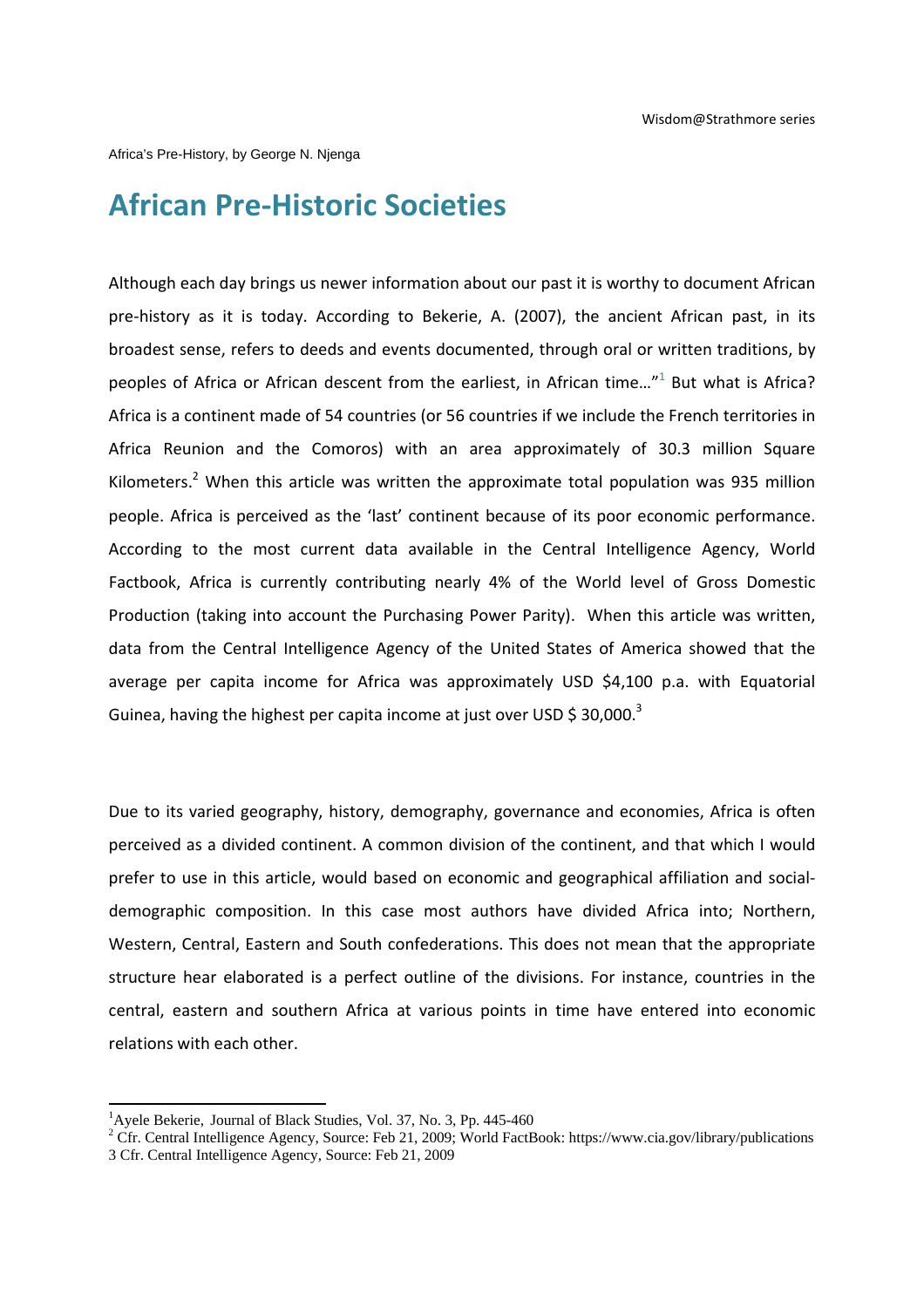Northern Africa is made up of 6 countries, Egypt at the furthest Northeastern end, Libya, Tunisia, Algeria, Western Sahara and Morocco at the Northwestern end. Western Sahara is still in dispute between Morocco and Mauritania after Spain moved out last century. These countries were historically very close to their northern neighbors, Lebanon, Palestine, Arabia and Mediterranean Europe. As long history has been, it's political, social and economic history is entwined with that of its northern neighbors. Egypt was one of the primeval world civilizations together with the civilizations of the Sumer region and that of yellow river civilization. It was the first African region to be Christianized in Africa; it was colonized by the Muslims from Arabia in the  $7<sup>th</sup>$  century and since then it has a strong Muslim presence. For example, Egypt and Sudan are seen as part of the Arab League of Nations.

Western Africa on the hand is often considered as comprising 17 countries. Benin, Burkina Faso, Cape Verde, Cote d'Ivoire, Gambia, The Ghana, Guinea, Guinea‐Bissau, Liberia, Mali, Mauritania, Niger, Nigeria, Sao Tome and Principe, Senegal, Sierra Leone and Togo. These countries are located west of Chad in the east, boarder the Atlantic coast on the west and south of the Sahara desert. Another region generally considered as the central region of Africa is given the same name, Central African Region. It is made up of 10 countries, namely, Equatorial Guinea, Botswana, Gabon, Angola, Republic of the Congo, Cameroon, Chad, Zambia, Central African Republic, Democratic Republic of Congo.

The Eastern African countries are made of 17 countries. If we were to include two French territories affiliated to Africa, they would be 19. For the purposes of this paper both Reunion and the Mayotte Islands will be considered as part of the 'Eastern African territory' for the purposes of historical outline. The reader may note that the Mayotte Islands, located between the Northern end of Madagascar and the coast of Mozambique, are a disputed territory between the Comoros and the French Government. The other 17 countries that make up Eastern Africa include, Seychelles, Mauritius, Djibouti, Sudan, Kenya, Tanzania, Comoros, Madagascar, Uganda, Mozambique, Rwanda, Ethiopia, Malawi, Eritrea, Somalia, Burundi, Zimbabwe.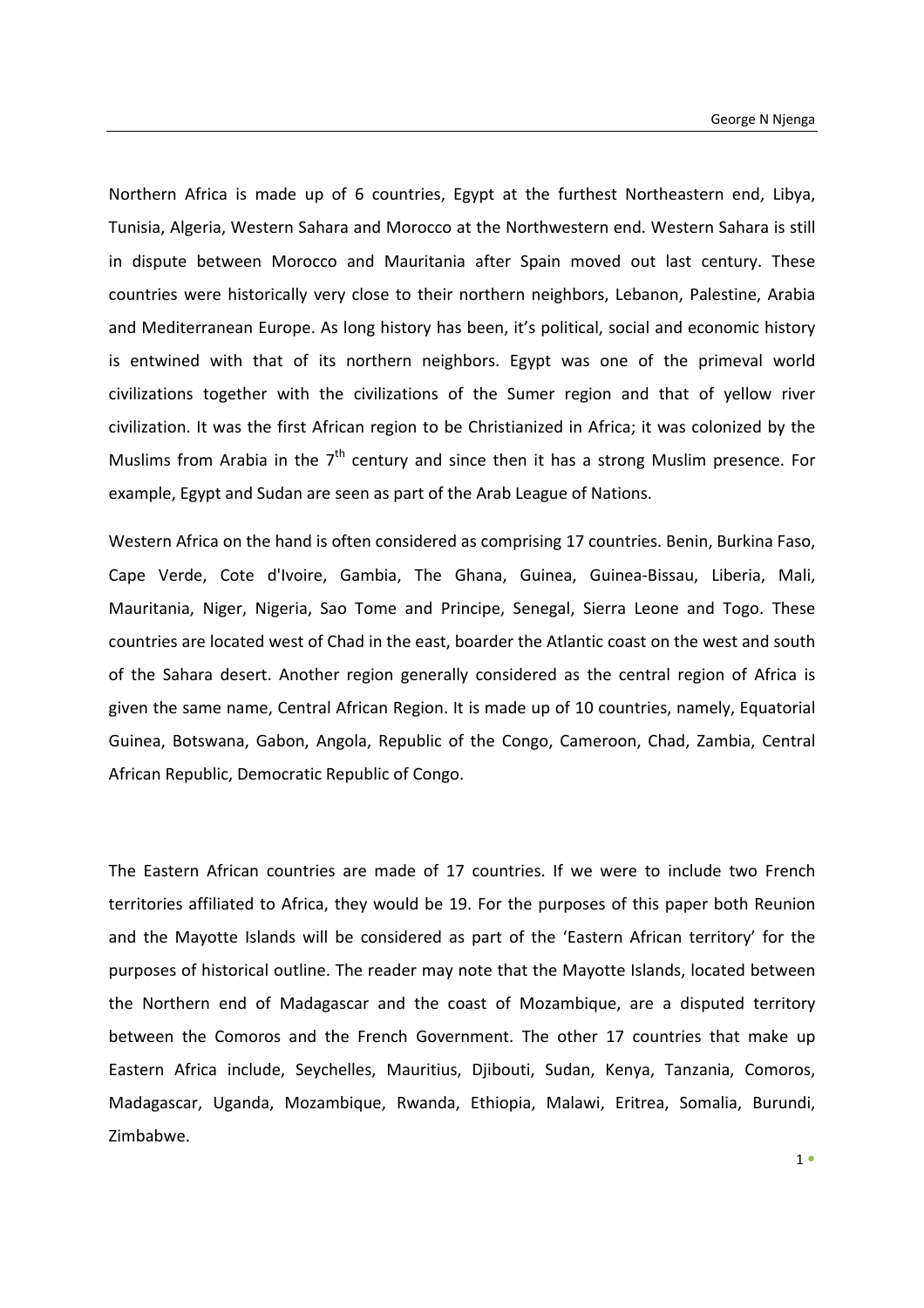Finally, there is the Southern African region which is made up of 5 countries all very closely affiliated to South Africa. They are; South Africa, Namibia, Swaziland, Lesotho. Both Swaziland and Lesotho are geographically surrounded by the South African territory. Namibia's economy is almost entirely dependent on the South African economy.

In our current history, it is this region one refers to Africa. Geographically, it lies between the southern limits of the Sahara and the northern limit of the Kalahari Desert or River Limpopo in the south. Despite this seeming homogeneity, Sub‐Saharan Africa is made up of a variety of nations (often referred to as tribes, to differentiate them from their contemporary world of 'nations'. It is a matter of semantics) and peoples with significant historical, socio‐political ethnic and religious disparities. Sub‐Saharan Africa may be divided according to its inherent disparities, between Western Africa, Central Africa and Eastern Africa.

Radioactivity and the natural decomposition of certain chemical isotopes have made it possible to date certain types of rocks. Based on research done by Artigas and Turbón (2008).<sup>4</sup> it is calculated that there are certain rocks on the earth's surface that date back 4.55 billion years while at the same time there are rocks from the moon and about 70 meteorites that date back to the same age, that is 4.5 billion years.<sup>5</sup> For the purposes of a history of Africa, it is relevant to know when and what science has so far revealed of the first of our galaxy often seen as part of the Milky Way. The same authors continue to explain that, the first biological life seems to have emerged almost 3.8 billion years ago although no one knows yet hoe they arose. Science has not deciphered this so far. However postulations are that the first DNA, or deoxyribonucleic acid, is the hereditary material in humans and almost all other organisms) was already formed at this time. The DNA strand inhuman genetics is like a very resilient and stable computer or data center in humans. However, biological scientists postulate that the first living beings carried Ribonucleic acid (RNA) which is a type of molecule that consists of a long chain of

<sup>&</sup>lt;sup>4</sup> Artigas, M. and Turbón, D., Origen del Hombre, Ciencia, filosofía y Religión; 2ª ed. Eunsa: Pamplona, 2008, P. 30 5 Artigas, M. and Turbón, D., Origen del Hombre, Ciencia, filosofía y Religión; p. 36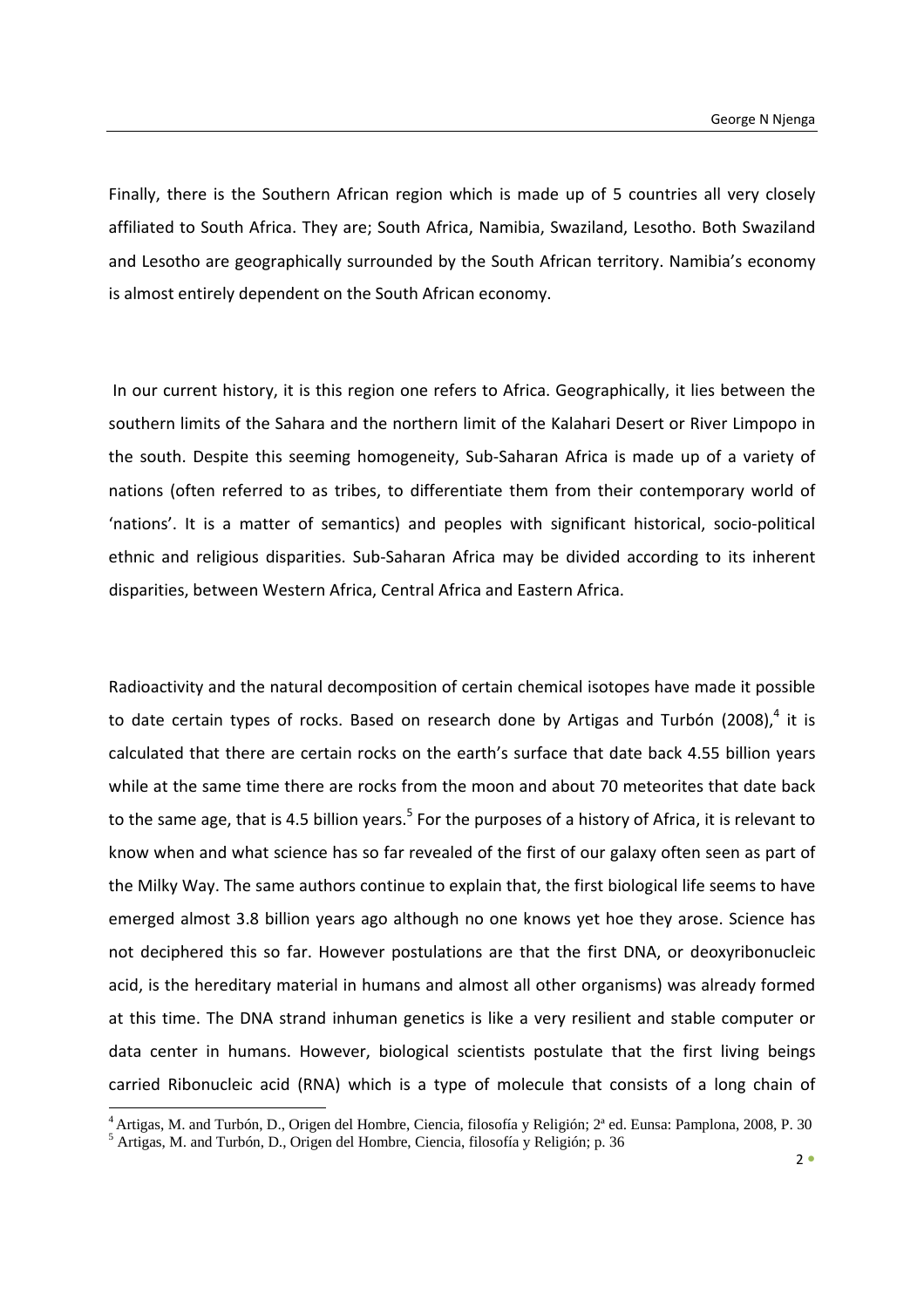nucleotide units very similar to the DNA, according to Wikipedia<sup>6</sup>. The RNA is the only molecule able to change things with its computer like capacity. However, this theory has not been supported substantially through experiments.

Around 1.4 billion years ago there appeared another evolutionary conquest which was the colonization of middle earth by Cyanobacterias, also known as blue‐green algae, blue‐green bacteria or Cyanophyta, is a phylum of bacteria that obtain their energy through photosynthesis.<sup>7</sup> Within another 1.3 billion years, it is suggested that the first marine algae pluricelulars appeared on earth, followed by the appearance of the first animals about 1.2 billion years ago. However, this postulation is still to be supported by concrete data since fossil research has discovered life beyond 600 million years ago. So far it seems that 1 billion years ago saw the first animals with blunt bodies and fish, later the first vertebrates, then the first plants and terrestrial animals; reptiles followed then mammals and finally man about 7 million years ago. The earliest dated humanlike species closest to man's physical attributes is TM 266‐ 01‐060‐1, "Toumaï", Sahelanthropus tchadensis discovered by Ahounta Djimdoumalbaye in 2001 in Chad, in the southern Sahara desert (Brunet et al. 2002, Wood 2002). <sup>8</sup> He belongs to the species *Australopithecus* meaning the southern man. There are many other Australopithecus fossils that have been discovered to date which give a sense of the evolutionary process of man. They have been discovered in mainly in Africa; in South Africa, the East and Central African regions. Among the species of the genus Australopithecus are; Aphaerensis, Africanus, Bosei, Robustus. The next fossils in Man's evolutionary process are; the Homo habilis, the Homo Erectus, Homo Erectus Pekinensis and finally the Homo Sapien.

From the  $18<sup>th</sup>$  century, science studies man as a species of nature, identifying him as the confluence of advances in Medicine, comparative anatomy and archeology. Fundamentally he is seen as a rational animal with an ingenious capacity to generate culture to protect him from

 $6$  http://en.wikipedia.org/wiki/RNA

<sup>&</sup>lt;sup>7</sup> http://en.wikipedia.org/wiki/Cyanobacteria<br><sup>8</sup> Artigas, M and Turbón D, 2008; Origen del Hombre, Ciencia, filosofía y Religión; 2<sup>ª</sup> ed. Eunsa: Pamplona, P. 39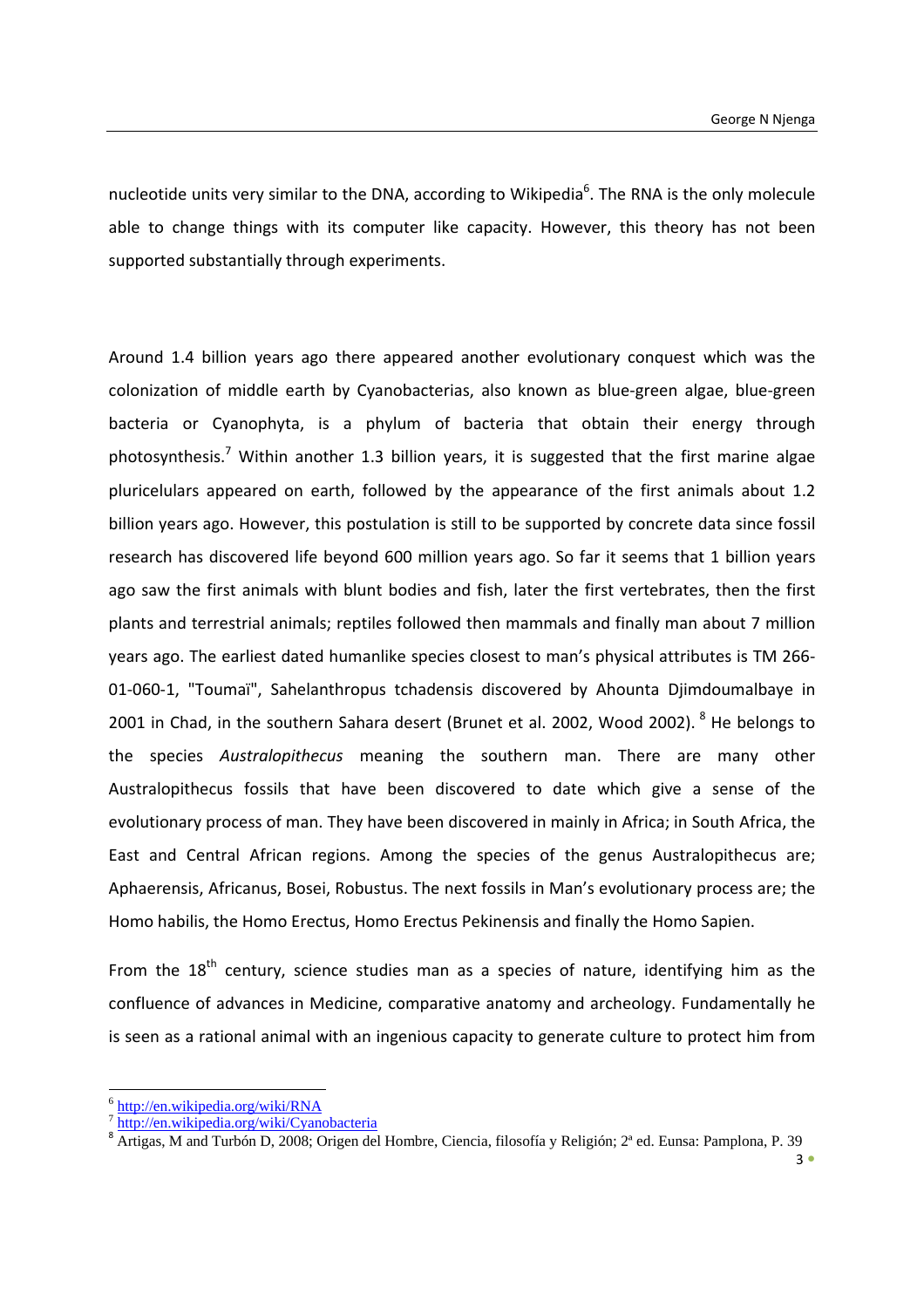the process of natural selection and to help control his own evolution. $9$  This scientific perception was clearly based on Wallace and Darwin's evolution theory. As Artigas and Turbón explain, science sees man today as someone who dominates his natural environment using his qualities and capacities. He has the capacity to understand complexity relatively fast in relation to his environment and can communicate through articulated language – a better means of communication in comparison communication by gestures such as that of most animals. This capacity has enabled man to develop all kinds of technology based on his intellectual exegesis; such as, making instruments like the airplane. But all this is the result of cumulative knowledge since man significantly depends on group knowledge; or better said on his society. There seems no other group, where the individual depends so much on the others in order to accumulate knowledge as is the case of man. His cognitive capacity is crucial for his survival. It seems therefore necessary to link sciences related with the study of the human brain and the norms that govern or regulate human social life. This science, as Artigas and Turbón explain, has also to include normative instructions on how it should be done and more so how to conserve the knowledge derived from group or social experience within man himself. We may lose this so important capacity thanks to overzealous material scientists. Primarily, this has to be related to Encephalization.

Encephalization is the measurement of the process of brain enlargement through evolutionary time dimensions. It is the ratio between the size of the brain obtained and that which is expected from an animal of the same total body mass.<sup>10</sup> Quantifying an animal's encephalization has been argued to be directly related to that animal's level of intelligence. It is now known that the human evolutionary strategy started about 2 million years ago thanks to paleontologists and archeologists.<sup>11</sup> The human brain is almost the same size as that of primates but a clear difference arises when we consider man's brain relative to his body. Using encephalization we see that in the evolutionary process so far proposed, the human brain has a

<u> Andrew Maria (1989)</u>

<sup>9</sup> Artigas, M and Turbón D, 2008; Origen del Hombre, Ciencia, filosofía y Religión; P. 39

 $10$  Artigas, M and Turbón D, 2008; Origen del Hombre, Ciencia, filosofía y Religión P. 61

<sup>&</sup>lt;sup>11</sup> Artigas, M and Turbón D, 2008; Origen del Hombre, Ciencia, filosofía y Religión, P 61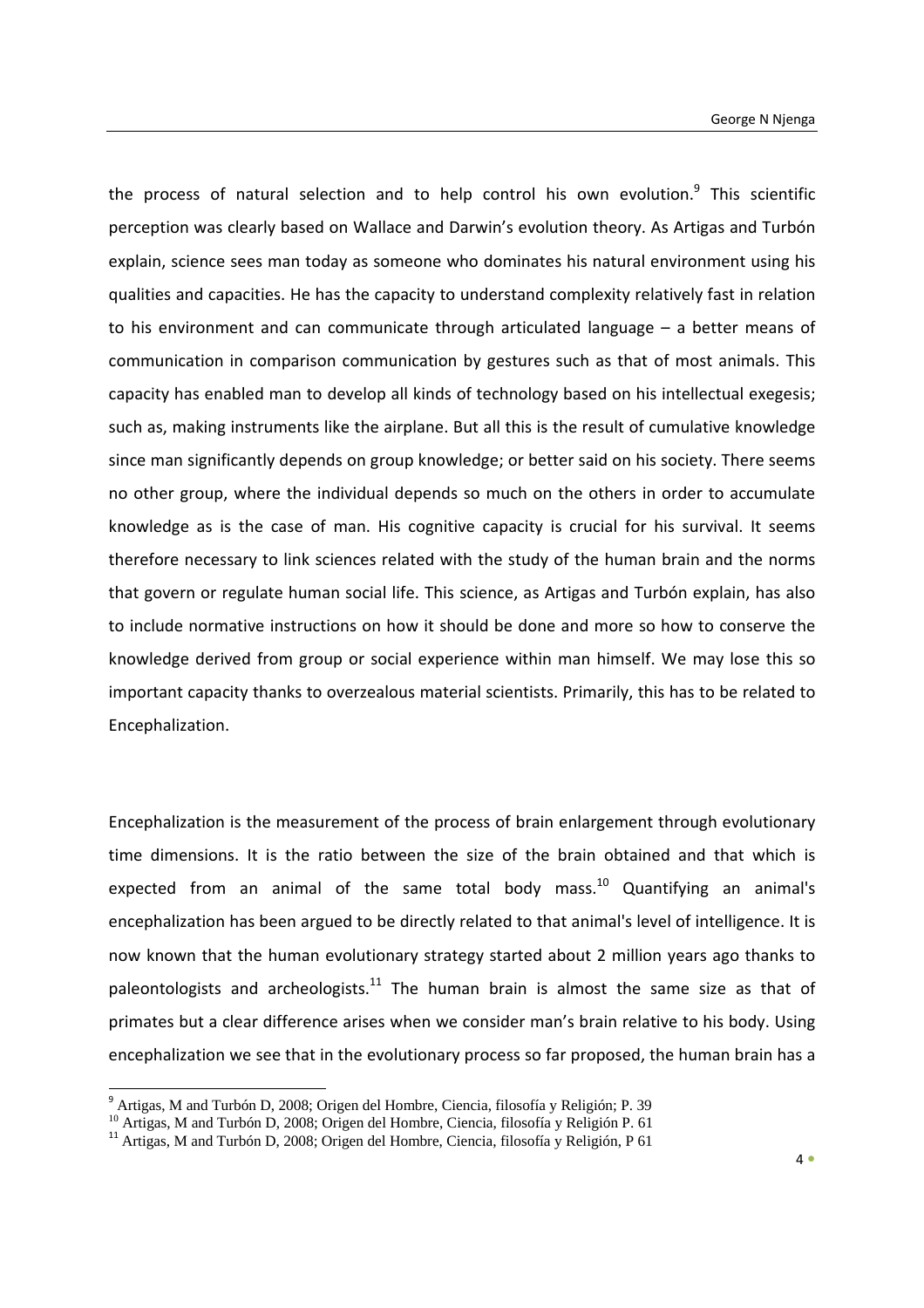higher ratio of Encephalization Quotient (EQ) than that of the monkeys and it improves through history as the data below shows. The data shows that through evolution Homo habilis reached the level of encephalization of the Dolphins and since then became the leading being with the highest Encephalization factor.

| <b>Species</b>                 | Longevity<br>(avg. yrs) | Avg. Body<br>Mass (Kg) | Jerison's<br>EQ 67 |  |  |  |  |
|--------------------------------|-------------------------|------------------------|--------------------|--|--|--|--|
| <b>Extinct Species</b>         |                         |                        |                    |  |  |  |  |
| Austr. Aphaerensis             |                         | 37                     | 3.1                |  |  |  |  |
| Austr. Africanus               | < 20                    | 35                     | 3.4                |  |  |  |  |
| Austr. Bosei                   |                         | 48                     | 3.0                |  |  |  |  |
| Austr. Robustus                | < 20                    | 44                     | 3.5                |  |  |  |  |
| Homo Habilis                   | < 20                    | 48                     | 4.0                |  |  |  |  |
| Homo Erectus (Asia and Africa) | < 20                    | 53                     | 5.5                |  |  |  |  |
| Homo Erectus Pekinensis        |                         | 53                     | 6.1                |  |  |  |  |
| <b>Living Species</b>          |                         |                        |                    |  |  |  |  |
| Gorilla Gorilla                | 40                      | 140                    | 1.7                |  |  |  |  |
| Papio Cynocephalu (Baboon)     | 31                      | 19                     | 2.3                |  |  |  |  |
| Hylobathes Lar (Gibbon)        | 32                      | 6                      | 2.4                |  |  |  |  |
| Pongo pygmeus (Orangutan)      | 46                      | 53                     | 2.5                |  |  |  |  |
| Pan Troglodytes (Chimpanzee)   | 46                      | 45                     | 2.6                |  |  |  |  |
| Homo Sapiens (Humans)          | 100                     | 57                     | 7.6                |  |  |  |  |

**Table 1:** Comparison of Longevity, body mass and the Encephalization Quotient

**Source:** Artigas and Turbón, 2008, Origen del Hombre, Ciencia, filosofía y Religión; 2ª ed. Eunsa: Pamplona, p. 62

Raymond Dart in 1924 found the first hominid – *Australopithecus Africanus*, called "the baby Taung" is South Africa.<sup>12</sup> Later in Ethiopia, Alemayehu Asfaw, found a fossil more than 3 million years old.<sup>13</sup> "Dinqnesh" or Lucy's scientific name is *Australopithecus aphaeresis* ‐ meaning the "Southern Ape" of the Afar region. Ethiopians refer to her as "Dinqnesh." She is also classified in Hadar as AL 288‐1. Lucy is kept fully preserved at the national Museum in Addis Ababa; an

 <sup>12</sup> Artigas, M and Turbón D, 2008; Origen del Hombre, Ciencia, filosofía y Religión, P. 55

<sup>&</sup>lt;sup>13</sup> Time Magazine, in partnership with CNN, Monday, Dec. 02, 1974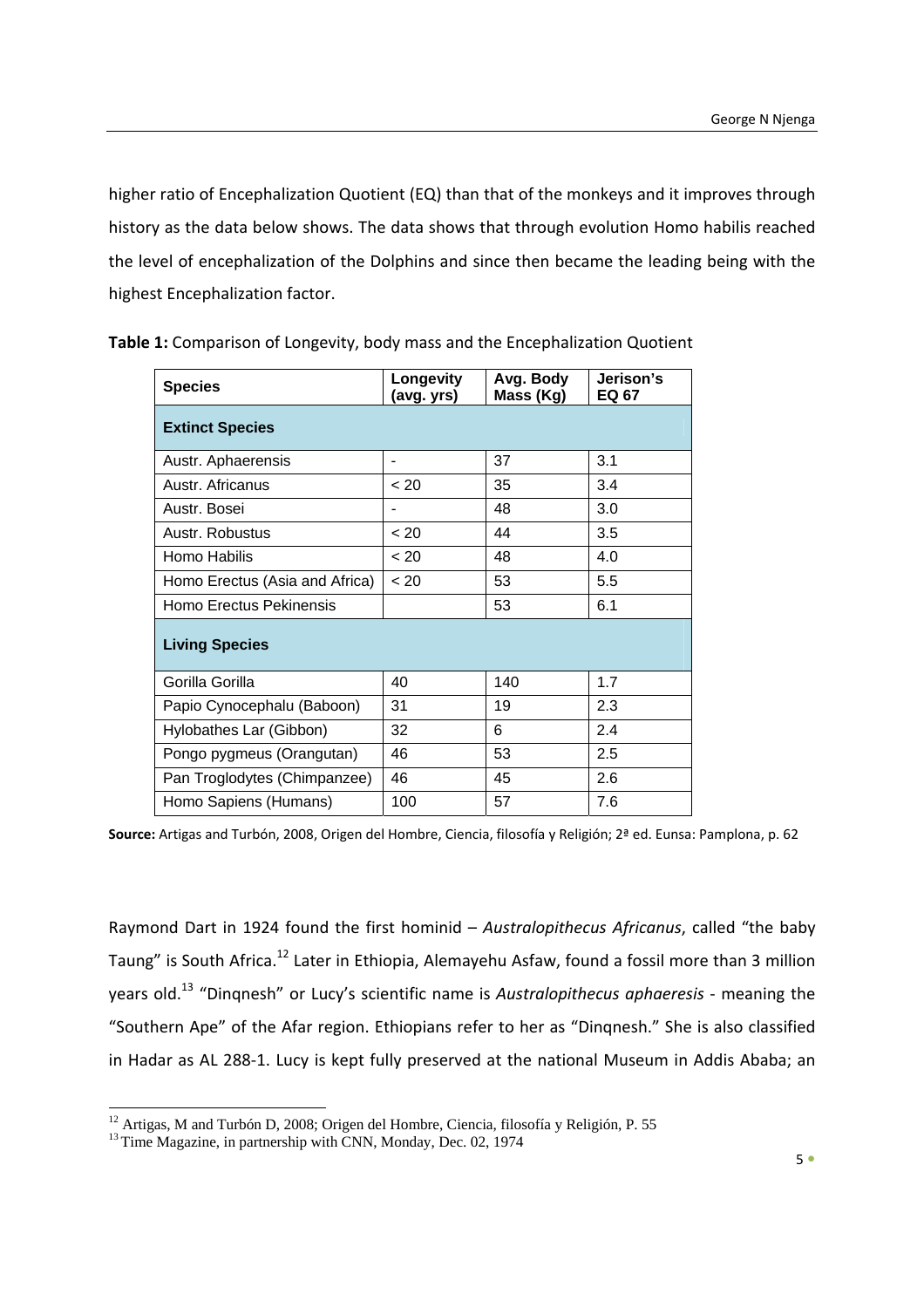exact plaster replica is also displayed next to her. (Pankhurst  $1-2$ )<sup>14</sup> She was very bipedal. Donald Johnson an anthropologist involved in the research commented; "Surely such a noble little fossil lady deserved a name. As we [his expedition crew] sat around one evening listening to Beatles' songs, someone said, 'Why don't we call her Lucy? You know, after "Lucy in the Sky with Diamonds". So she became Lucy."<sup>15</sup> In 1978, Mary Leakey had found "Laetoli" in Tanzania which dated 3.6 million years. As recently as 27 February, 2009, Prof. Matthew Bennet and his team reported finding "hominin footprints in two sedimentary layers dated at 1.51 to 1.53 million years ago (Ma) at Ileret, Kenya, providing the oldest evidence of an essentially modern human–like foot anatomy, with a relatively adducted hallux, medial longitudinal arch, and medial weight transfer before push-off. The size of the Ileret footprints is consistent with stature and body mass estimates for Homo ergaster/erectus, and these prints are also morphologically distinct from the 3.75-million-year-old footprints at Laetoli, Tanzania."<sup>16</sup> In time many hominids have been found but so far the evolutionary link between them is still in debate. It seems that around 2.8 million years ago sudden climatic changes resulted in changes in a grand scale. The panama isthmus was land locked; the Arctic froze and there was a progressive disappearance of African forests $^{17}$ . Homo habilis developed a capacity for making stone tools.

Based on genetic research Homo sapiens may have come from an African male gene dated 59,000 years. Female mitochondria seem to reach the same conclusion. As in the case of Asfaw above and Richard Leakey's research in the Lake Turkana region, the Rift Valley geographical formation seems to hide a tremendous amount of historical data buried under its morphology. Dinqnesh is a forerunner to women's active presence in the African past. African women invented agriculture. In ancient Africa, women held central positions in creation legends and mythologies. Rock paintings and engravings amply documented the deeds of both women and

<u> Andrew Maria (1989)</u>

<sup>&</sup>lt;sup>14</sup> MOHR, A., Countries and Their Cultures; Gale Group, Thomson Corporation Company, 2001, Pp 2 <sup>15</sup> MOHR, A., Countries and Their Cultures, p. 2

<sup>&</sup>lt;sup>16</sup> *Science*, Vol. 323. no. 5918, 27 February 2009:pp. 1197 – 1201, DOI: 10.1126/science.1168132<br><sup>17</sup> Artigas, M and Turbón D, 2008; Origen del Hombre, Ciencia, filosofía y Religión, P. 60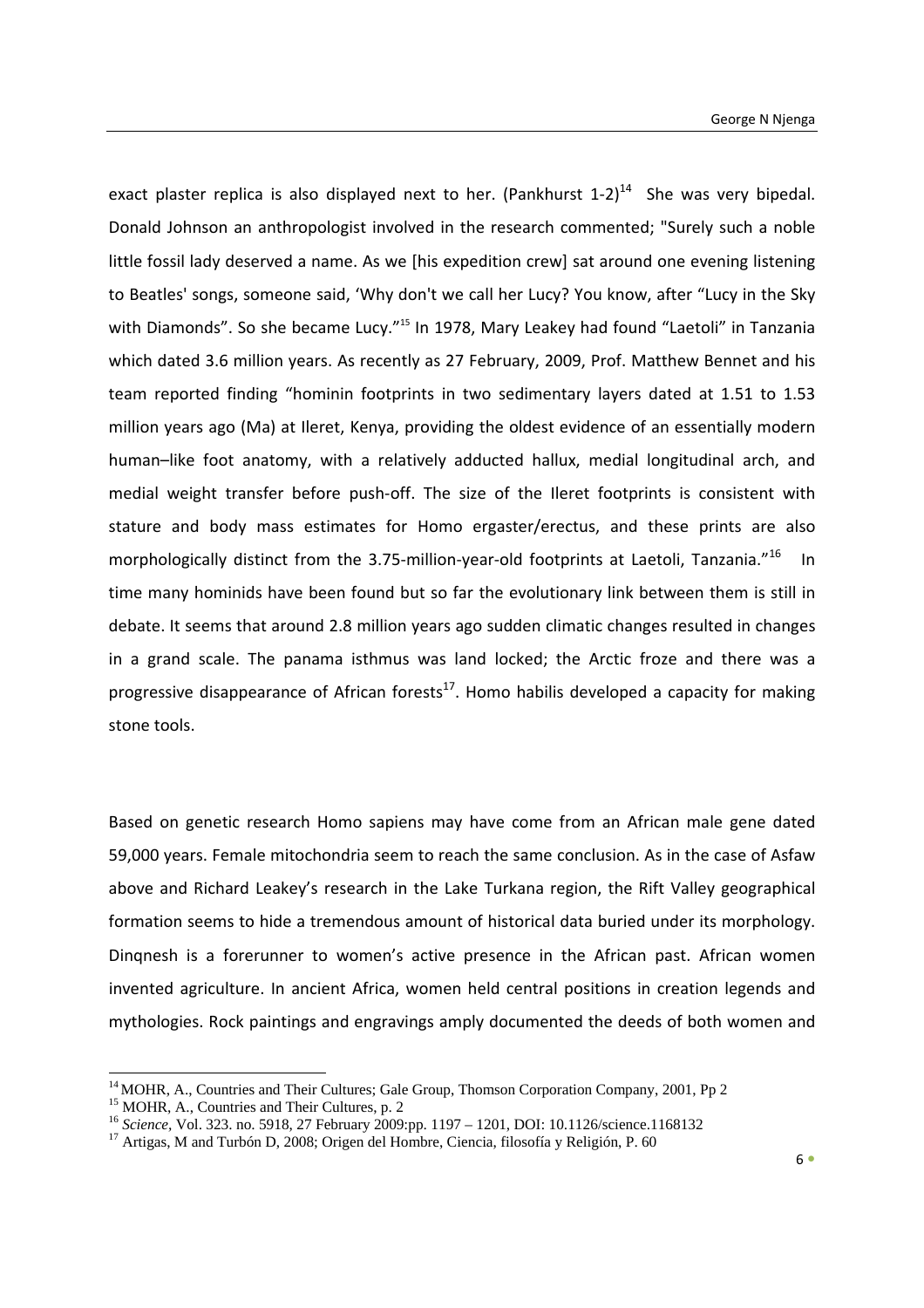men. Although minimal, early documents narrate the historical achievements of great women leaders. Human evolution continued in Africa until the emergence of Homo erectus, whose family members migrated out of Africa about 1.5 million years ago. The species were no longer simply scavengers and gatherers; they used their stone tools to cut and break meat into smaller pieces. In other words, mobility and the availability of stone tools enhanced the range of food sources. With the production of more advanced tools, such as stone axes, spears, and cutting knives, hunting became a major source of food. Homo erectus educated children during their childhood and in their adolescent years. Around 1.8 million years ago this species began a sudden migration from Africa populating Europe (1.7 million years ago), China (1.8 million years ago) and Asia (around 1.8-1.6 million years ago).<sup>18</sup> Evidence of this left to us through myriad of fossils and tools strewn all over Europe, Asia, china and Africa. It has been postulated that this movement would only have resulted from a change in conduct and the improvement of our organic development.

The transition from Homo habilis to Homo sapiens may probably have been occurred around 500,000 years ago. It did not occur uniformly. Around 300,000 years ago the total population of Homo sapiens probably did not exceed 3 million. Homo Sapiens Neanderthals (an evolution of Homo habilis that occurred in Europe around 400,000 – 120,000 years ago) appeared in Europe. Paleontological research also suggests to us the original evolution that reached its peak with the emergence of Homo sapiens about 150,000 years ago. Africa, and especially the Eastern African zone, had the highest Homo sapien population. This has been worked out using both DNA analysis of the archeological fossils and pollen. Through analysis of Carbon 14 it seems that fire was discovered around 10,500 years ago. With the DNA analysis it has also been proved that there is very little genetic difference between human beings. Their homogeneity is now a given fact and secondly it is a certainty now that the "supposed" Adam and Eve – that is the first parents of the Homo sapiens lived in East Africa at the boarder of Kenya and Uganda between 60,000 and 100,000 years ago. Adam had 'Chromosome y' and it seems almost

<u> Andrew Maria (1989)</u>

<sup>&</sup>lt;sup>18</sup> Artigas, M and Turbón D, 2008; Origen del Hombre, Ciencia, filosofía y Religión, P. 67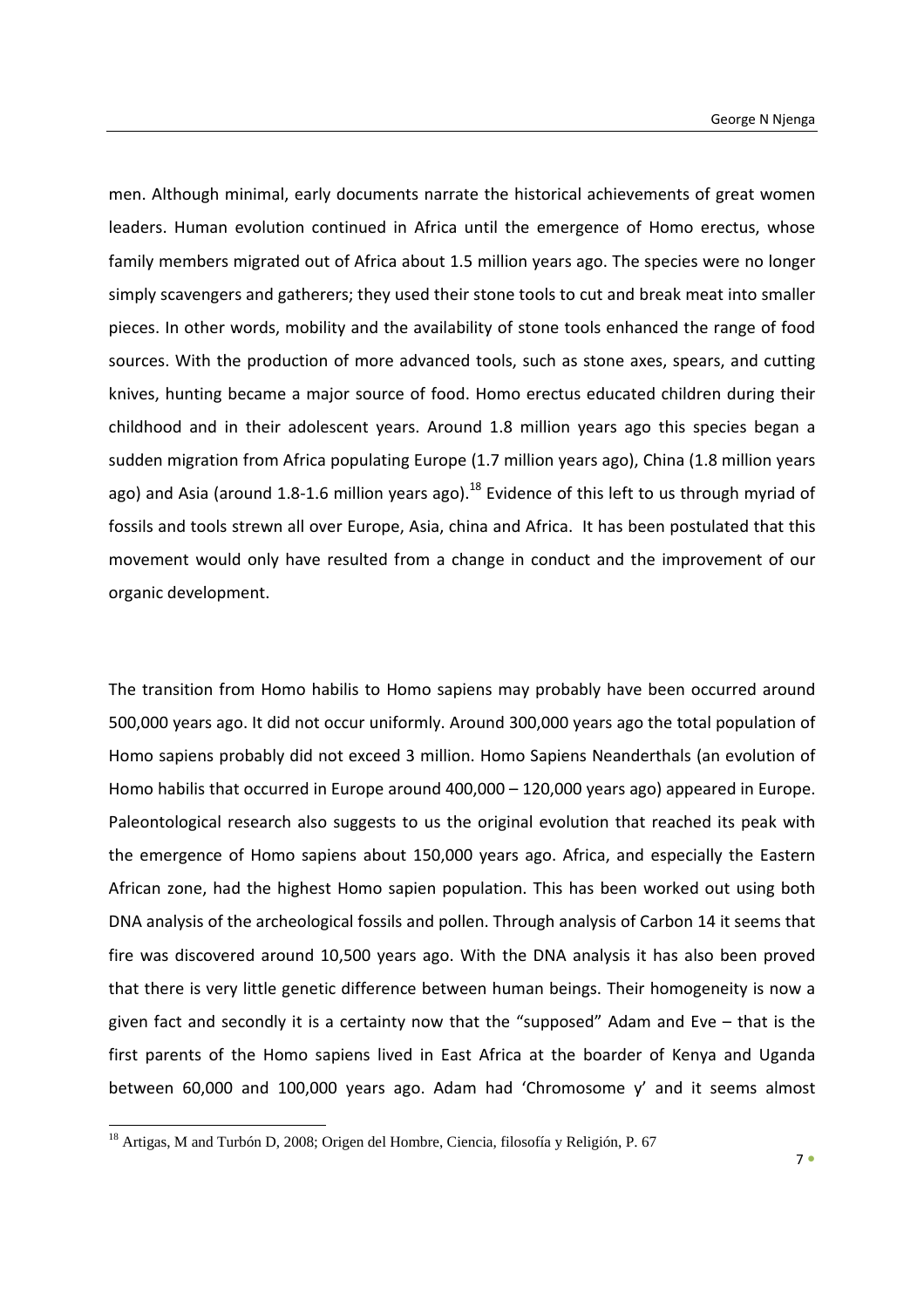100,000 years more recent than the Eve's mitochondria. "Rock art in South Africa carries the San people's religious concepts and ritual and the tradition was a common Homo sapiens were hunters and gatherers. <sup>19</sup> They were also the pioneers of family, communal living, rituals, and other cultural activities. Rock paintings and engravings that are found throughout the continent of Africa help us understand the early human beings and their lives. Practice until the end of the nineteenth century of our era".<sup>20</sup> They were to be found in the rest of the world in Siberia, along the Indian coast, in North and Central China and Asia. It is believed that by 30,000 years ago Homo sapiens were modern intellectually and anatomically.

The next period of interest is the Neolithic period. This is the period more or less around 9000 and 6750 B.C. According to Fernandez; it is believed that this was a period representing a "technological revolution" in the History of early man. Man during this period experienced scarcity of food due to the growth of population and therefore had to find a way of dominating it. Archeological evidence has been established beyond reasonable doubt in the near East. That is, fossils have been found in Zatal Huyuk, Jarmo, Jericho, Syria, Khirotikia among others. Neolithic culture began in the Levant (Jericho, modern‐day West Bank) about 9500 BC. It developed directly from the Epipaleolithic Natufian culture in the region, whose people pioneered the use of wild cereals, which then evolved into true farming. The Natufians can thus be called "proto‐Neolithic" (12,500–9500 BC or 12,000‐9500 BC). By 9500–9000 BC, farming communities arose in the Levant and spread to Asia Minor, North Africa and North Mesopotamia. Early Neolithic farming was limited to a narrow range of plants, both wild and domesticated, which included einkorn wheat, millet and spelt, and the keeping of dogs, sheep and goats. By about 8000 BC, it included domesticated cattle and pigs, the establishment of permanently or seasonally inhabited settlements, and the use of pottery.

<sup>&</sup>lt;sup>19</sup> Science, Vol. 323. no. 5918, 27 February 2009:pp. 1197 - 1201, DOI: 10.1126/science.1168132

<sup>&</sup>lt;sup>20</sup> Isichei, E., *A history of African societies to 1870*. Cambridge University Press: Cambridge, UK, 1997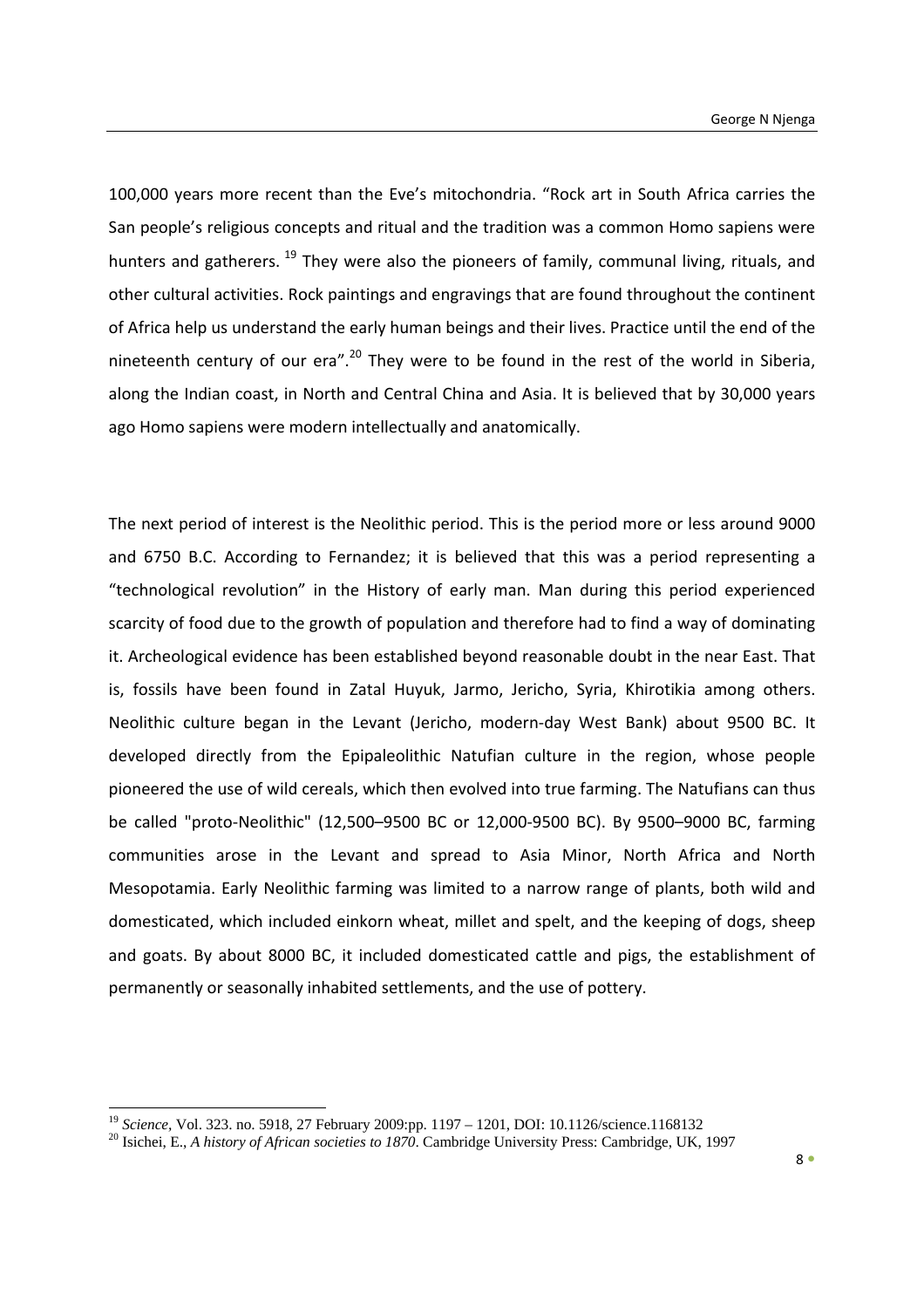In Africa, archaeologists also found remnants of a white limestone casing for the surviving, 16‐ foot-tall (5-meter-tall) pyramid base. The angle of the base helped them determine that the pyramid's walls stood at a 51‐degree angle. The 4,300‐year‐old monument is believed to be the tomb of Queen Sesheshet, the mother of Pharaoh Teti, the founder ancient Egypt's 6th dynasty. Once nearly five stories tall, the pyramid—or at least what remains of it—lay beneath 23 feet (7 meters) of sand. Based on that angle, the team determined that the pyramid was originally 46 feet (14 meters) tall and about 72 feet (22 meters) square at its base.<sup>21</sup> According to Ayele (2007), a team of scholars found clay tablets in Abydos, Egypt dated as far back as 3200‐400 B.C. which makes them perhaps the oldest record of writings.<sup>22</sup> He also quotes Martin Delaney's work in the "Principia of Ethnology", who indicates a serious possibility that with our limited knowledge of Archeology "the philosophy and root of alphabetic literature had its origin in Africa. This would also make sense given that the earliest civilizations include the civilization along the River Nile in Egypt.

## *AGRICULTURE IN AFRICA*

According to Herlin, Susan J. (2003), $^{23}$  Humans in Africa started agricultural cultivation in the equatorial forests between about 6000 and 1000 BC. The main reason for this was favorable locations, the use of new technology through accumulation of knowledge. She quotes among the early 'cradles of agriculture' and cattle domestication as North Africa, Sudannic West Africa, forests of West Africa, and the Ethiopian highlands. In each of these areas certain abundant plants and/or animals native to the region were increasingly selected and cultivated for use by local populations that had previously relied entirely on foraging. We know from her research that the earliest agriculture may have been in the highlands of Ethiopia, where they cultivated a kind of banana, millet and coffee bean. In the Sudannic belt there was millet, the black-eyed pea, and okra due to better rainfall. Around 2000 BC, we find in the Nigerian forest and savannah yams, kola and palm kernels.

<sup>&</sup>lt;sup>21</sup> Onishi, N., A wall, A Moat, Behold! A lost Yoruba kingdom, Eredo journal, 1999, p. A4

<sup>&</sup>lt;sup>22</sup> Ayele Bekerie, JOURNAL OF BLACK STUDIES, Vol. 37 No. 3, January 2007 445-460<br><sup>23</sup> Herlin, Susan J., Ancient African Civilizations up to 1500 A.D. http://louisville.edu/a-s/history/herlin/textsup.htm, 2003, p. 22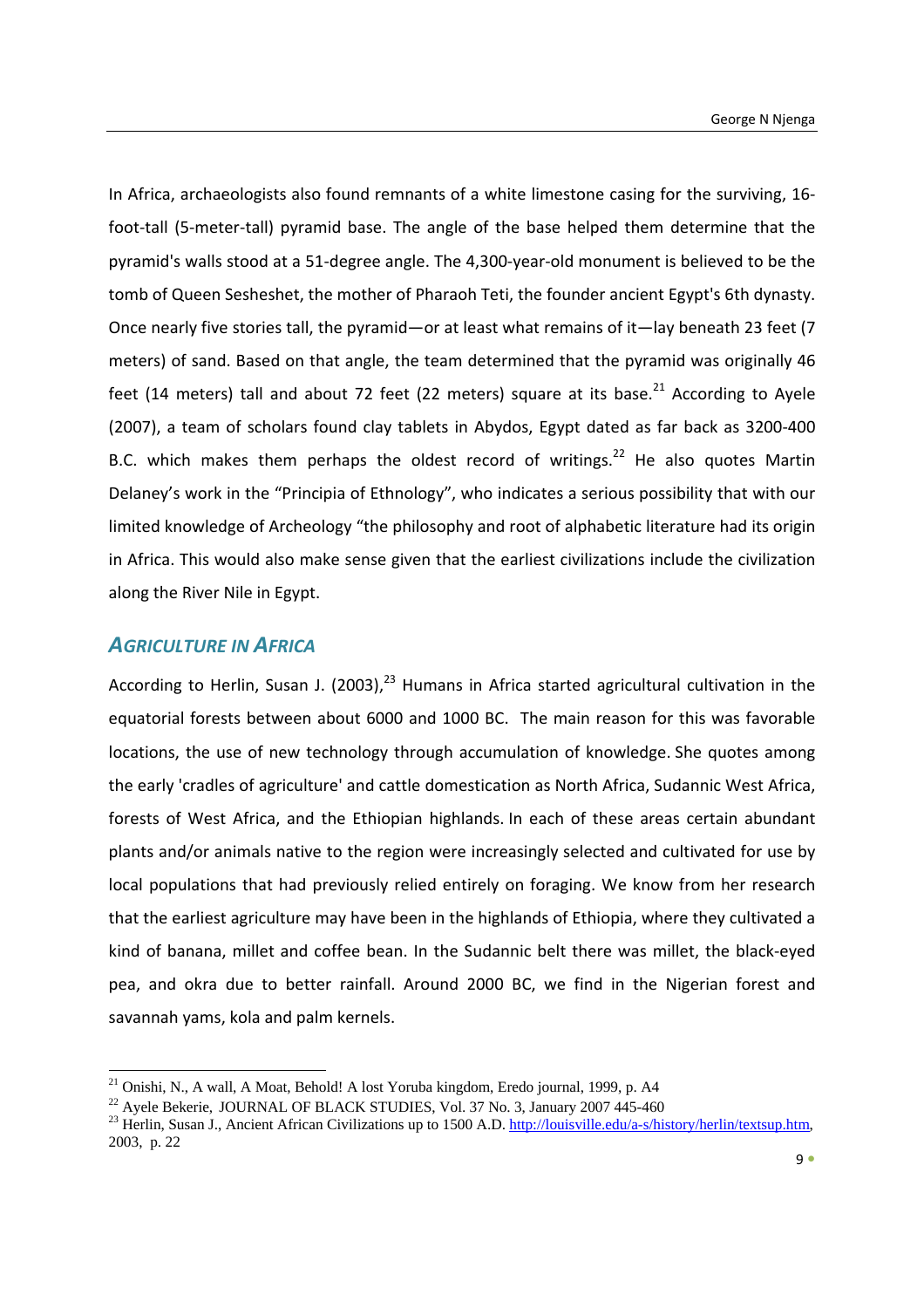## **Appendix 1:** Estimates of Global Geographic and Economic Statistics

Source: Feb 21, 2009; Central Intelligence, World Factbook: https://www.cia.gov/library/publications/the-worldfactbook/geos/wi.html

| <b>Countries</b>         | *GDP-PPP | <b>Total</b> | <b>Size</b> | Pop/Km <sup>2</sup> |
|--------------------------|----------|--------------|-------------|---------------------|
|                          | In US\$  | Population   | in $Km2$    |                     |
| <b>Central Africa</b>    |          |              |             |                     |
| <b>Equatorial Guinea</b> | 30,200   | 616,459      | 28,051      | 22                  |
| Botswana                 | 15,800   | 1,842,323    | 600,370     | 3                   |
| Gabon                    | 14,900   | 1,485,832    | 267,667     | 6                   |
| Angola                   | 9,100    | 12,531,357   | 1,246,700   | 10                  |
| Congo, Republic of the   | 3,800    | 3,903,318    | 342,000     | 11                  |
| Cameroon                 | 2,400    | 18,467,692   | 475,440     | 39                  |
| Chad                     | 1,600    | 10,111,337   | 1,284,000   | 8                   |
| Zambia                   | 1,500    | 11,669,534   | 752,614     | 16                  |
| Central African Republic | 700      | 4,444,330    | 622,984     | 7                   |
| Congo, D. R. of the      | 300      | 66,514,504   | 2,345,410   | 28                  |
| <b>Sub Totals</b>        |          | 131,586,686  | 7,965,236   |                     |
|                          |          |              |             |                     |
| <b>Eastern Africa</b>    |          |              |             |                     |
| Seychelles               | 18,700   | 82,247       | 455         | 181                 |
| Mauritius                | 12,400   | 1,274,189    | 2,040       | 625                 |
| Reunion                  | 6,000    | 776948       | 2517        | 309                 |
| Mayotte                  | 4,900    | 216,306      | 374         | 578                 |
| Djibouti                 | 3,800    | 506,221      | 23,000      | 22                  |
| Sudan                    | 2,200    | 40,218,456   | 2,505,810   | 16                  |
| Kenya                    | 1,800    | 37,953,840   | 582,650     | 65                  |
| Tanzania                 | 1,400    | 40,213,160   | 945,087     | 43                  |
| Comoros                  | 1,100    | 731,775      | 2,170       | 337                 |
| Madagascar               | 1,100    | 20,042,552   | 587,040     | 34                  |
| Uganda                   | 1,100    | 31,367,972   | 236,040     | 133                 |
| Mozambique               | 900      | 21,284,700   | 801,590     | 27                  |
| Rwanda                   | 900      | 10,186,063   | 26,338      | 387                 |
| Ethiopia                 | 800      | 82,544,840   | 1,127,127   | 73                  |
| Malawi                   | 800      | 13,931,831   | 118,480     | 118                 |
| Eritrea                  | 700      | 5,502,026    | 121,320     | 45                  |
| Somalia                  | 600      | 9,558,666    | 637,657     | 15                  |
| Burundi                  | 400      | 8,691,005    | 27,830      | 312                 |
| Zimbabwe                 | 200      | 11,350,111   | 390,580     | 29                  |
| <b>Sub Totals</b>        |          | 336,432,908  | 8,138,105   |                     |